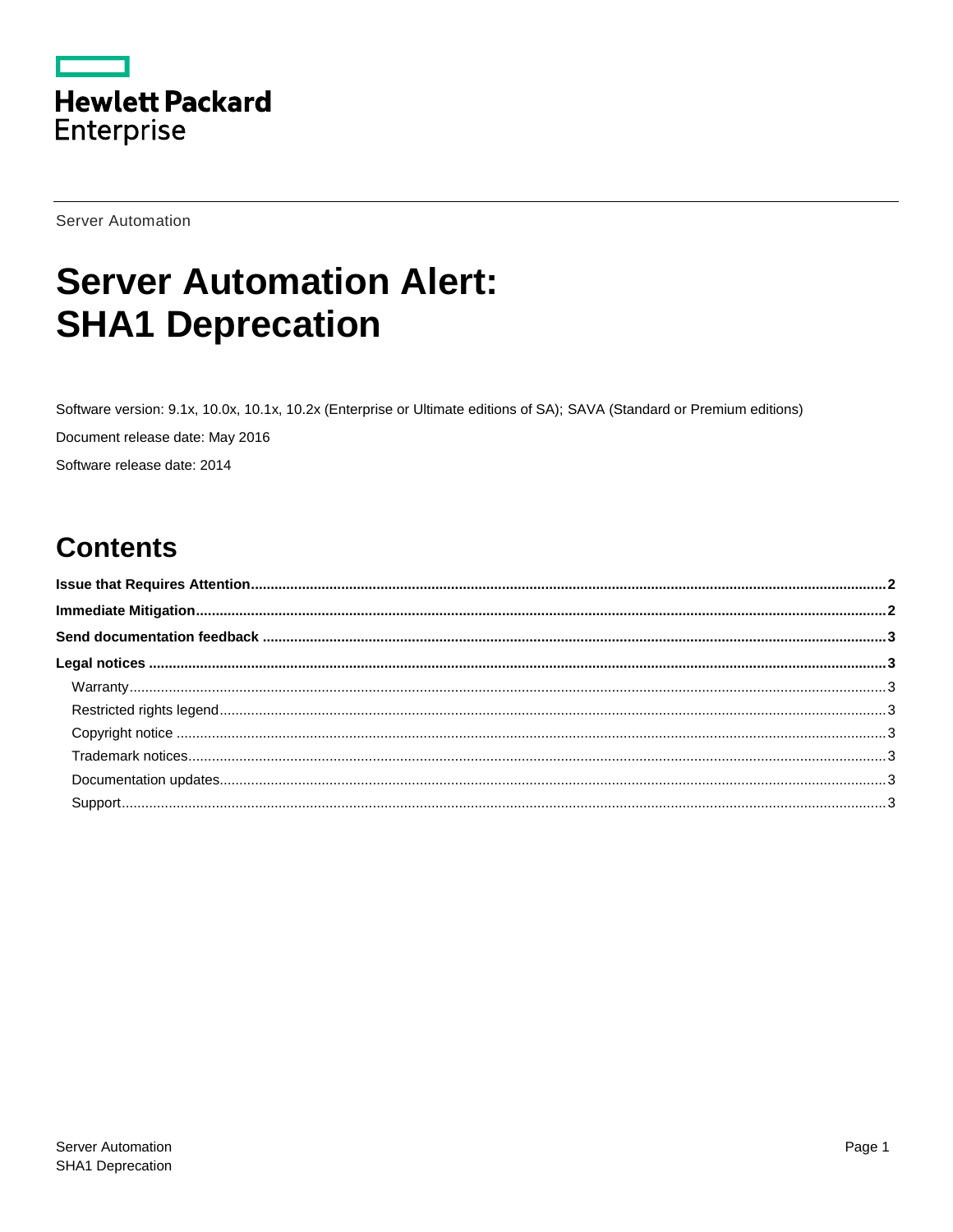## <span id="page-1-0"></span>**Issue that Requires Attention**

### **SHA1 Deprecation**

#### <https://community.qualys.com/blogs/securitylabs/2014/09/09/sha1-deprecation-what-you-need-to-know>

Certificates used by secure websites are signed using hashing algorithms. SHA1 is one such hashing algorithm. Feasibility of breaking SHA1 has increased in the recent past and can lead to potential exposure of secure communication. Microsoft, Google and Mozilla have recently announced they won't be accepting SHA1 certificates post 2016.

HPE has investigated this vulnerability in relation to Server Automation (SA). SA creates self-signed certificates using SHA1 algorithm during installation. They are used for secure communication between various components of SA and communication with clients. HPE recommends that you perform the mitigating actions described in the next section.

### <span id="page-1-1"></span>**Immediate Mitigation**

1. Existing SA meshes can be converted to SHA256 only by a full core recertification. Detailed steps on recertification process is listed in SA Administration Guide - SA Core Recertification section.

Note that on SA versions 10.10 - 10.22, a Patch (Rollup hot fix) has to be deployed before being able to use the SHA256 signing algorithm option for recertification (QCCR1D219041). In 10.23 and later there is no need for this Patch.

Older SA versions (10.0x and 9.1x) must be upgraded before attempting a core recertification with SHA256. Upgrading to 10.22 or above is preferred.

SAVA 2.0 can be upgraded to DCAA. SA in DCAA 1.1 is 10.21. Apply Patch (Rollup hot fix) of SA 10.21 and recertify the core. Migration guide for SAVA 2.0 to DCAA can be found here: [https://softwaresupport.hpe.com/group/softwaresupport/search-result/-](https://softwaresupport.hpe.com/group/softwaresupport/search-result/-/facetsearch/document/KM01500495) [/facetsearch/document/KM01500495](https://softwaresupport.hpe.com/group/softwaresupport/search-result/-/facetsearch/document/KM01500495)

Customers with SAVA 1.0 should also look into converting to use DCAA.

Please contact SA Support for the available Patches (Rollup hot fixes).

2. Links to Administration guides are provided in the following table.

| <b>SA Version</b>       | Administration guide download link                                                       |
|-------------------------|------------------------------------------------------------------------------------------|
| Server Automation 10.1x | https://softwaresupport.hpe.com/km/KM00774463/hp_man_SA_10.1_AdministrationGuide_pdf.pdf |
| Server Automation 10.2x | https://softwaresupport.hpe.com/km/KM01253505/hp_man_SA_10.2_AdministrationGuide_pdf.pdf |
| Server Automation 10.22 | https://softwaresupport.hpe.com/km/KM02030066/SA_10.22_UG_Administration.pdf             |